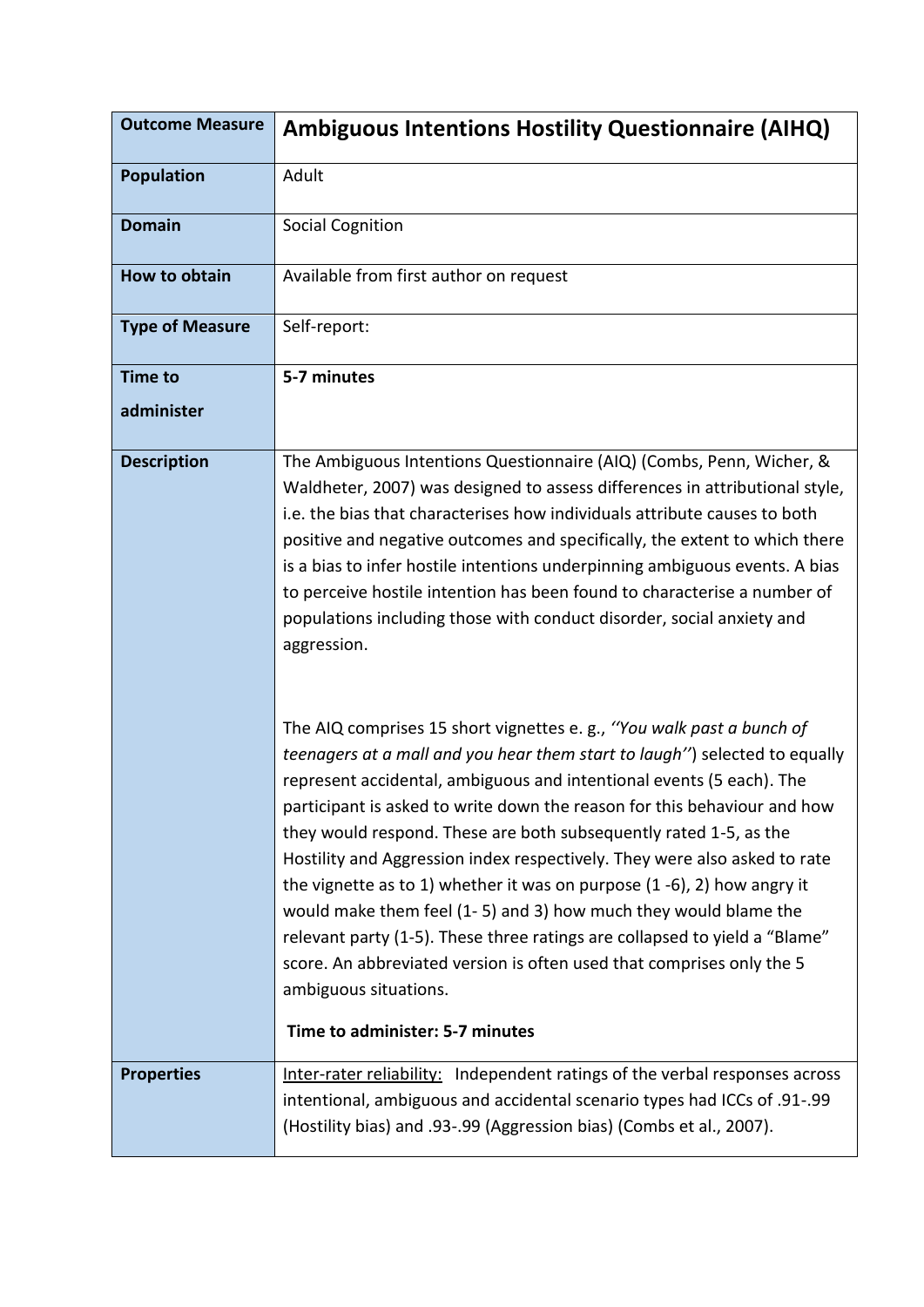| Internal reliability: The 'Blame' score (an average of the three Likert<br>scales) has alphas of .85 (intentional), .86 (ambiguous) and .84 (accidental)<br>(Combs et al., 2007). An independent study of 104 healthy adults yielded<br>alphas of .85, .47 and .34 for these three measures respectively (Pinkham,<br>Penn, Green, & Harvey, 2016).                                                                                                                                                                                                                           |
|-------------------------------------------------------------------------------------------------------------------------------------------------------------------------------------------------------------------------------------------------------------------------------------------------------------------------------------------------------------------------------------------------------------------------------------------------------------------------------------------------------------------------------------------------------------------------------|
| Test-retest reliability: This has been estimated as .57 (Hostility bias), .70<br>(Aggression bias) and .76 (Blame score) over a 2-4-week period (Pinkham<br>et al., 2016) with a small decrease in scores (effect size 0.16-0.27).                                                                                                                                                                                                                                                                                                                                            |
| Construct Validity:<br><b>Convergent:</b> Within healthy adults Blame, Hostility and Aggression scores<br>are higher for the Intentional vignettes relative to the ambiguous or<br>accidental vignettes. (Combs et al., 2007). The Blame scores are<br>significantly associated with independent measures of paranoia and<br>hostility, specifically the Paranoia Scale and SCID Paranoia subscale and<br>the Paranoia/Suspiciousness Questionnaire -Hostility subscale.<br>Correlations are strongest for the ambiguous scenarios ( $r = .25-.26$ ).<br>(Combs et al., 2007) |
| <b>Divergent:</b> The AIQ did not correlate with measures of unrelated<br>constructs (Chapman Perceptual Aberration and Magical Ideation Scale).                                                                                                                                                                                                                                                                                                                                                                                                                              |
| Discriminant validity: The Hostility and Blame scores of the AIQ<br>discriminate between people with schizophrenia and healthy controls but<br>the Aggression Bias scale does not (Pinkham et al., 2016). People who<br>meditate have lower IAQ scores than those who do not (Campos et al.,<br>2019).                                                                                                                                                                                                                                                                        |
| Concurrent Validity: Using high quality informants with mental health<br>experience, the AIQ Blame score was found to be significantly correlated<br>with real world function (the SLOF) in people with schizophrenia. Other<br>scores were not. Nor did any score correlate with financial and<br>communication skills (the UPS A-B) or social skills (the SSPA). (Pinkham et<br>al., 2016).                                                                                                                                                                                 |
| Normative data: The original paper (Combs et al., 2007) was based on 322<br>undergraduate students and provides means and standard deviations for<br>all scores for this sample. Pinkham (Pinkham et al., 2016) provides further<br>normative data for 104 healthy adults from the community. Norms for<br>another 60 (30 meditators vs non-meditators) is also available (Campos et                                                                                                                                                                                          |